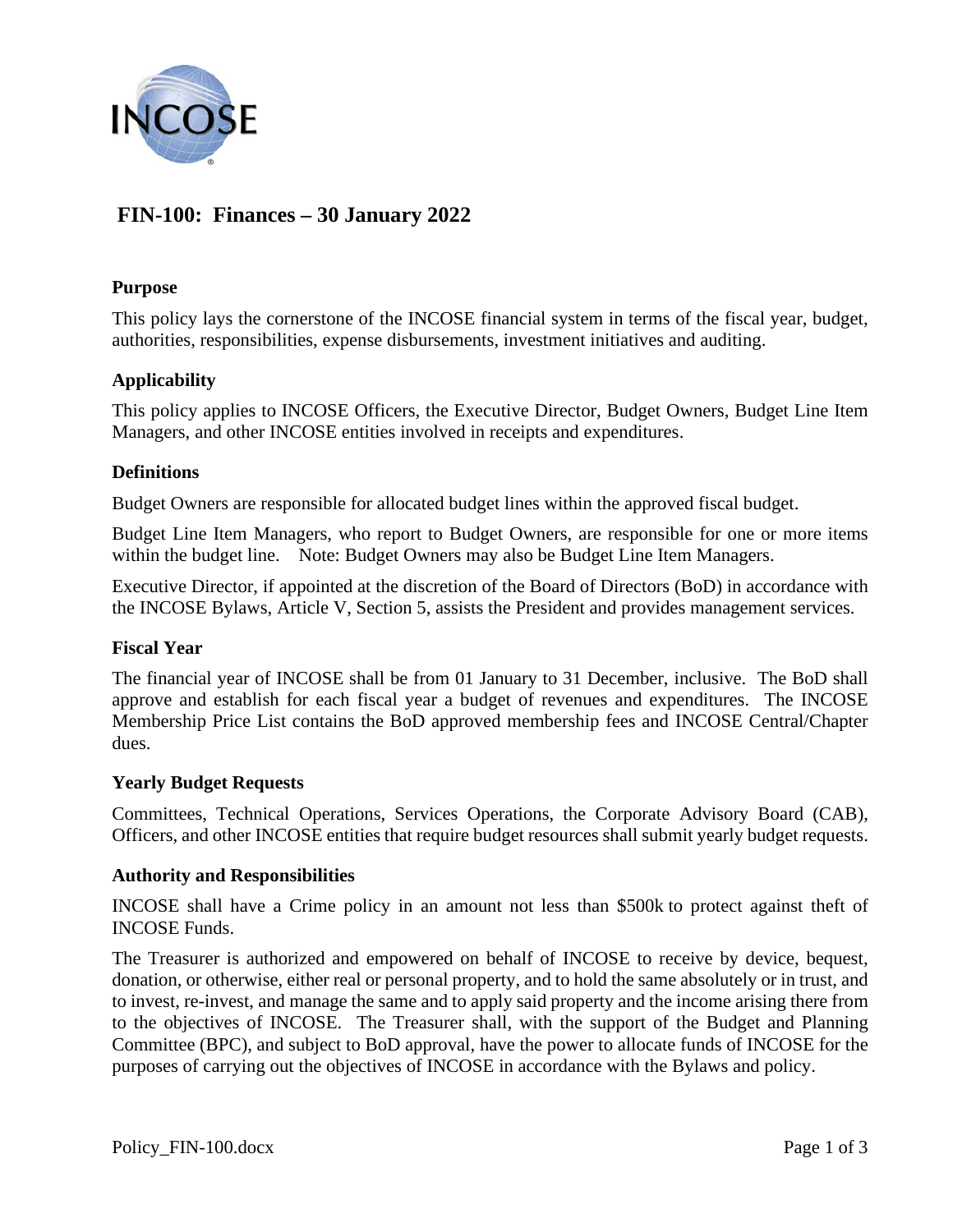

The Officers, Executive Director, Budget Owners, and Budget Line Item Managers are authorized to commit funds for their area of responsibility, up to the total amounts identified for their respective line items in the annual, BoD approved, fiscal budget. Any request to commit funds in excess of their total approved budget shall be submitted to the BPC for evaluation of the business case and recommendation to the BoD.

Budget Owners are allowed to reallocate funds between their detailed Budget Line Items without exceeding their total approved budget or introducing new Budget Line Items. Whenever an overrun of a Budget Line is anticipated in excess of ten percent (10%) or \$25,000 USD, whichever is less, the Budget Owner must receive written approval from the Treasurer to continue spending. If new Budget Line Items are envisaged by the Budget Owner, a request to the BPC for approval is required.

Individual INCOSE members should neither gain nor lose personal funds as a result of assignments on behalf of INCOSE. Assignments requiring reimbursement should be planned so that their costs remain within the budget allocated. A member desiring reimbursement must first obtain approval for the expense from the Budget Line Item Manager before incurring the expense and then submit an expense report in accordance with the INCOSE Expense Reimbursement Procedure FIN-PROC-01.

The Treasurer shall distribute a complete financial statement to BoD members and committee chairpersons on a monthly basis.

The Treasurer shall monitor and maintain a minimum asset level of 35% of operating expenses.

The Treasurer shall monitor total INCOSE funding and invest reserve funds in accordance with the provisions of Investment policy FIN-104.

All instruments for payment of money by INCOSE shall be drawn in the name of INCOSE and signed by the Executive Director or a designated Officer in the absence of an Executive Director.

Budget Line Item Managers shall approve invoices pertaining to their respective budget line items prior to payment. The Treasurer shall verify, and the President-Elect shall approve, invoices from the management firm prior to payment.

# **Investment Initiatives**

Committees, Technical Operations, Services Operations, the CAB, Officers, and other INCOSE entities that have new initiatives not provided for in the approved fiscal budget may submit business cases to the BPC for evaluation and recommendation to the BoD.

# **Financial Audit**

INCOSE shall conduct an independent audit of its books no less frequently than every 2 years, on even years. The audit is not legally required and is instituted as good practice.

# **Responsible Position**

The Treasurer is responsible for maintaining this policy.